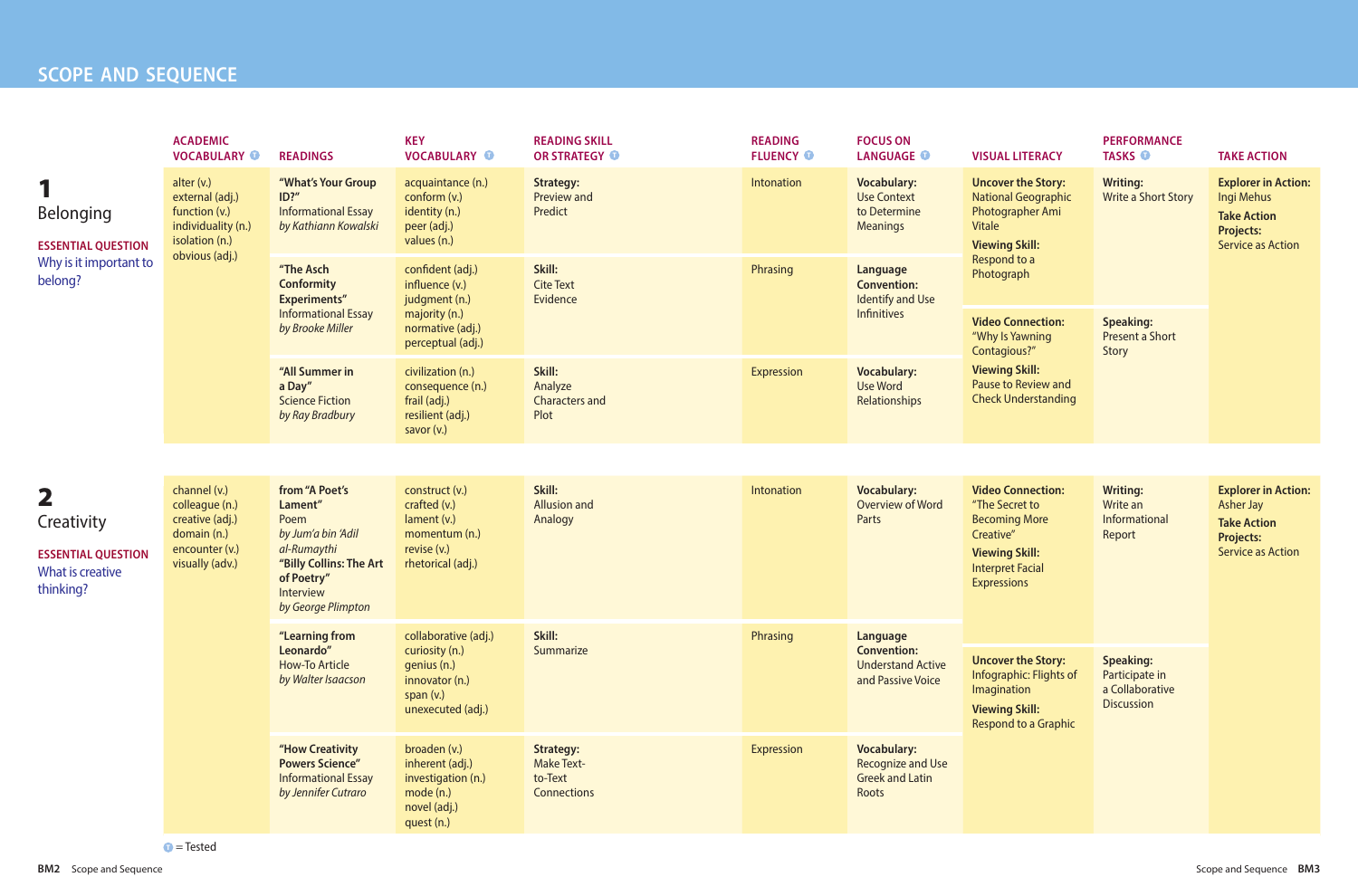|                                                                                                                            | <b>ACADEMIC</b><br><b>VOCABULARY O</b>                                                                       | <b>READINGS</b>                                                                                                                           | <b>KEY</b><br><b>VOCABULARY O</b>                                                                                 | <b>READING SKILL</b><br>OR STRATEGY O | <b>READING</b><br><b>FLUENCY O</b>            | <b>FOCUS ON</b><br><b>LANGUAGE O</b>                                                               | <b>VISUAL LITERACY</b>                                                                                                                                                                                     | <b>PERFORMANCE</b><br><b>TASKS O</b>                         | <b>TAKE ACTION</b>                                                                                                     |
|----------------------------------------------------------------------------------------------------------------------------|--------------------------------------------------------------------------------------------------------------|-------------------------------------------------------------------------------------------------------------------------------------------|-------------------------------------------------------------------------------------------------------------------|---------------------------------------|-----------------------------------------------|----------------------------------------------------------------------------------------------------|------------------------------------------------------------------------------------------------------------------------------------------------------------------------------------------------------------|--------------------------------------------------------------|------------------------------------------------------------------------------------------------------------------------|
| 3<br><b>New</b><br>Technology<br><b>ESSENTIAL QUESTION</b><br>What are the benefits<br>and drawbacks of<br>new technology? | debate (n.)<br>generation (n.)<br>interactive (adj.)<br>media (n.)<br>network (n.)<br>virtual (adj.)         | "What's Technology<br><b>Got to Do with the</b><br>Economy?"<br><b>Informational Essay</b><br>by Economy Editorial<br>Team from ecnmy.org | access(n)<br>displaced (adj.)<br>economic (adj.)<br>inequality (n.)<br>produce (v.)<br>renewable (adj.)           | <b>Strategy:</b><br>Paraphrase        | Phrasing                                      | <b>Vocabulary:</b><br><b>Understand Greek</b><br>and Latin Prefixes                                | <b>Uncover the Story:</b><br>Painting<br>by Johan Scherft<br><b>Viewing Skill:</b><br><b>Respond to a Painting</b>                                                                                         | <b>Writing:</b><br>Write an<br>Argumentative<br><b>Essay</b> | <b>Explorer in Action:</b><br><b>Robert Wood</b><br><b>Take Action</b><br><b>Projects:</b><br><b>Service as Action</b> |
|                                                                                                                            |                                                                                                              | "OBITUARY: The Book<br>(1455-Present)"<br>Satire                                                                                          | digital (adj.)<br>endure (v.)<br>literacy (n.)                                                                    | Skill:<br><b>Analyze Humor</b>        | Intonation                                    | <b>Vocabulary:</b><br><b>Interpret Figurative</b><br>Language                                      |                                                                                                                                                                                                            |                                                              |                                                                                                                        |
|                                                                                                                            |                                                                                                              | by Katrina Onstad<br>obsolete (adj.)<br>survivor (n.)<br>vital (adj.)                                                                     |                                                                                                                   |                                       |                                               |                                                                                                    | <b>Video Connection:</b><br>"How Artificial<br>Intelligence Will<br><b>Change Your World, for</b><br><b>Better or Worse"</b><br><b>Viewing Skill:</b><br><b>Categorize Information</b><br>and Perspectives | <b>Speaking:</b><br>Give a Speech                            |                                                                                                                        |
|                                                                                                                            |                                                                                                              | "How Not to Be<br>Alone"<br><b>Informational Essay</b><br>by Jonathan Safran<br>Foer                                                      | boundary (n.)<br>connectedness (n.)<br>diminished (adj.)<br>entangled (adj.)<br>intervene (v.)<br>intimate (adj.) | Skill:<br>Analyze a<br>Paragraph      | <b>Expression</b>                             | Language<br><b>Convention:</b><br><b>Identify Gerunds</b>                                          |                                                                                                                                                                                                            |                                                              |                                                                                                                        |
|                                                                                                                            |                                                                                                              |                                                                                                                                           |                                                                                                                   |                                       |                                               |                                                                                                    |                                                                                                                                                                                                            |                                                              |                                                                                                                        |
| 4<br><b>Stress</b><br><b>ESSENTIAL QUESTION</b><br>What are the positive<br>and negative effects<br>of stress?             | demonstrate (v.)<br>maintain (v.)<br>physically (adv.)<br>precisely (adv.)<br>sequence (n.)<br>survival (n.) | "Do Plants Feel<br>Stress?"<br><b>Argumentative Essay</b><br>by John Staughton                                                            | acute (adj.)<br>nervous system (n.)<br>persist (v.)<br>regulation (n.)<br>stressor (n.)<br>viable (adj.)          | Skill:<br>Evaluate an<br>Argument     | <b>Expression</b>                             | Language<br><b>Convention:</b><br>Understand<br><b>Punctuation for</b><br><b>Pauses and Breaks</b> | <b>Uncover the Story:</b><br>Infographic: How does<br>stress affect the brain?<br><b>Viewing Skill:</b><br>Respond to an<br>Infographic                                                                    | <b>Writing:</b><br>Write a One-Act<br>Play                   | <b>Explorer in Action:</b><br>Tan Le<br><b>Take Action</b><br><b>Projects:</b><br><b>Service as Action</b>             |
|                                                                                                                            |                                                                                                              | "Humor Helps"<br>analytical (adj.)<br><b>How-to Article</b><br>dilemma (n.)<br>by Carolyn J. Gard<br>enhance (v.)                         | <b>Strategy:</b><br>Monitor<br>Comprehension                                                                      | Intonation                            | <b>Vocabulary:</b><br><b>Use a Dictionary</b> |                                                                                                    |                                                                                                                                                                                                            |                                                              |                                                                                                                        |
|                                                                                                                            |                                                                                                              |                                                                                                                                           | optimism (n.)<br>reinforce (v.)<br>stimulate (v.)                                                                 |                                       |                                               |                                                                                                    | <b>Video Connection:</b><br>"How to Stay Calm<br>Under Pressure"<br><b>Viewing Skill:</b>                                                                                                                  | <b>Speaking:</b><br>Perform a Play                           |                                                                                                                        |
|                                                                                                                            |                                                                                                              | "Bearing Up"<br><b>Realistic Fiction</b><br>by Matt Hughes                                                                                | conscientious (adj.)<br>hesitation (n.)<br>peculiar (adj.)<br>reflect (v.)<br>unconscious (adj.)                  | Skill:<br>Summarize<br>a Story        | Phrasing                                      | <b>Vocabulary:</b><br>Use a Thesaurus                                                              | <b>Prioritize Information</b>                                                                                                                                                                              |                                                              |                                                                                                                        |

 $\bullet$  = Tested

### **BM4** Scope and Sequence **BM5**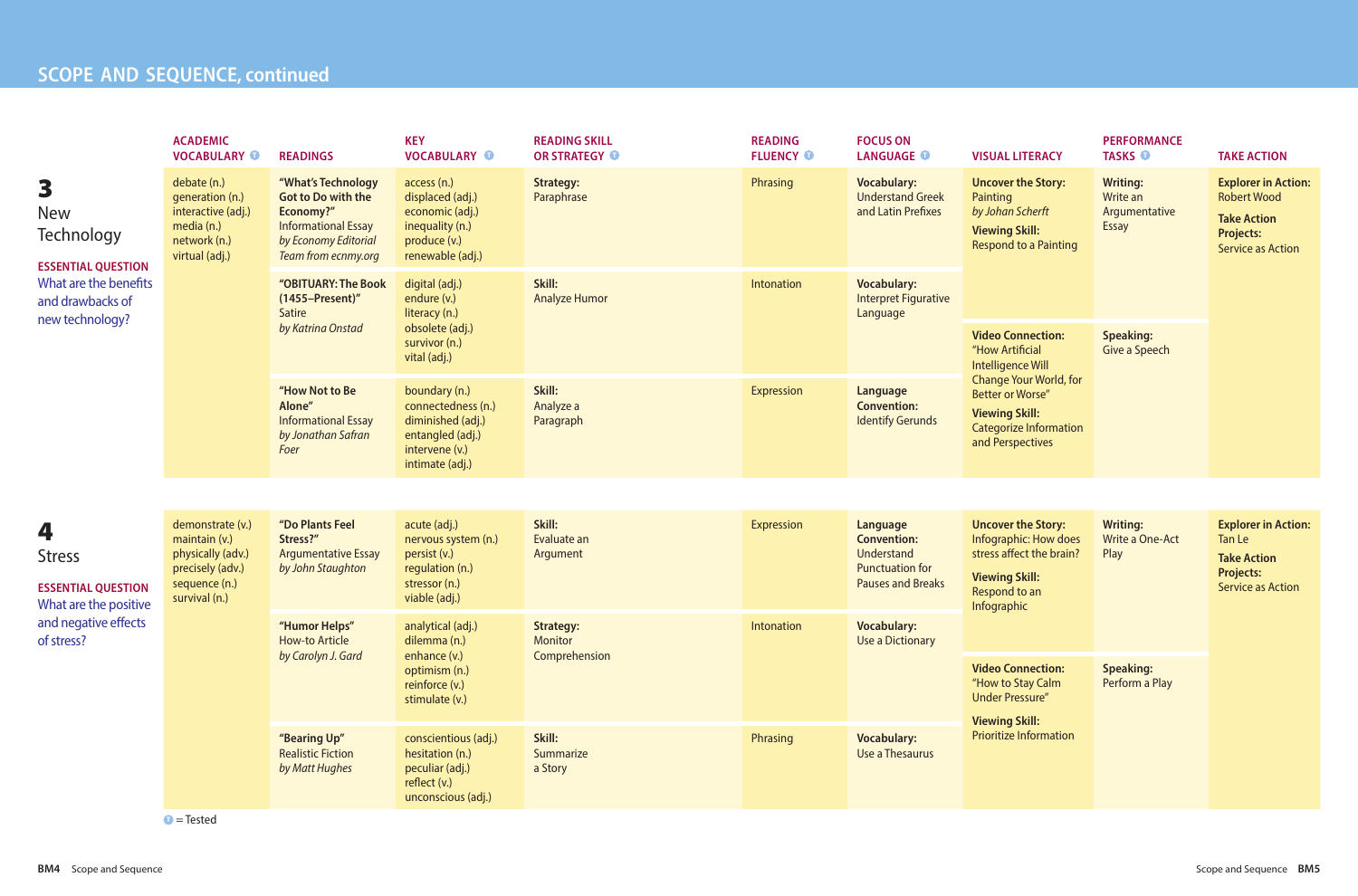### **PERFORMANCE**

**BM6** Scope and Sequence **BM7** 

| <b>LANGUAGE O</b>                                                                   | <b>VISUAL LITERACY</b>                                                                                                                                 | <b>TASKS O</b>                                                      | <b>TAKE ACTION</b>                                                                                                         |  |  |
|-------------------------------------------------------------------------------------|--------------------------------------------------------------------------------------------------------------------------------------------------------|---------------------------------------------------------------------|----------------------------------------------------------------------------------------------------------------------------|--|--|
| <b>Vocabulary:</b><br><b>Verify Meaning</b>                                         | <b>Uncover the Story:</b><br><b>National Geographic</b><br><b>Photographer Corey</b><br>Arnold<br><b>Viewing Skill:</b><br>Respond to a<br>Photograph  | <b>Writing:</b><br><b>Write a Problem-</b><br><b>Solution Essay</b> | <b>Explorer in Action:</b><br><b>Octavio Aburto</b><br><b>Take Action</b><br><b>Projects:</b><br><b>Service as Action</b>  |  |  |
| <b>Vocabulary:</b><br><b>Use Greek and Latin</b><br><b>Suffixes</b>                 |                                                                                                                                                        |                                                                     |                                                                                                                            |  |  |
|                                                                                     | <b>Video Connection:</b><br>"The Ethical Dilemma<br>of Self-Driving Cars"                                                                              | <b>Speaking:</b><br>Give a Multimedia<br><b>Presentation to</b>     |                                                                                                                            |  |  |
| <b>Language</b><br><b>Convention:</b><br><b>Use Ellipses for</b><br><b>Omission</b> | <b>Viewing Skill:</b><br>Preview                                                                                                                       | a Group                                                             |                                                                                                                            |  |  |
|                                                                                     |                                                                                                                                                        |                                                                     |                                                                                                                            |  |  |
| <b>Language</b><br><b>Convention:</b><br><b>Understand Verb</b><br>Mood             | <b>Uncover the Story:</b><br><b>National Geographic</b><br><b>Photographer Cristina</b><br><b>Mittermeier</b><br><b>Viewing Skill:</b><br>Respond to a | <b>Writing:</b><br><b>Write a Personal</b><br><b>Narrative</b>      | <b>Explorer in Action:</b><br><b>Tristram Stuart</b><br><b>Take Action</b><br><b>Projects:</b><br><b>Service as Action</b> |  |  |
| Language<br><b>Convention:</b><br><b>Understand</b>                                 | Photograph                                                                                                                                             |                                                                     |                                                                                                                            |  |  |
| <b>Conditionals</b>                                                                 | <b>Video Connection:</b><br>"Plastics 101"<br><b>Viewing Skill:</b><br><b>Identify Mood</b>                                                            | <b>Speaking:</b><br>Conduct an<br>Interview                         |                                                                                                                            |  |  |
| <b>Vocabulary:</b><br><b>Identify Word</b><br><b>Relationships</b>                  |                                                                                                                                                        |                                                                     |                                                                                                                            |  |  |

## **PARTICLE SCOPE** AND **SEQUENCE**, continued

|                                                                                                                  | <b>ACADEMIC</b><br><b>VOCABULARY O</b>                                                                 | <b>READINGS</b>                                                                                 | <b>KEY</b><br><b>VOCABULARY O</b>                                                                              | <b>READING SKILL</b><br>OR STRATEGY O                      | <b>READING</b><br><b>FLUENCY O</b> | <b>FOCUS ON</b><br><b>LANGUAGE O</b>                                | <b>VISUAL LITERACY</b>                                                                                                                  | <b>PERFOR</b><br><b>TASKS</b>         |  |
|------------------------------------------------------------------------------------------------------------------|--------------------------------------------------------------------------------------------------------|-------------------------------------------------------------------------------------------------|----------------------------------------------------------------------------------------------------------------|------------------------------------------------------------|------------------------------------|---------------------------------------------------------------------|-----------------------------------------------------------------------------------------------------------------------------------------|---------------------------------------|--|
| 5<br><b>Good Decisions</b><br><b>ESSENTIAL QUESTION</b><br>How can making<br>good decisions affect<br>our lives? | advise (v.)<br>consistent (adj.)<br>implement (v.)<br>motivate (v.)<br>principle (n.)<br>restrict (v.) | "The Road Not Taken"<br>Poem<br>by Robert Frost<br>"Old Story"<br>Poem<br>by Vinicius de Moraes | deserted (adj.)<br>diverge (v.)<br>horizon (n.)<br>scan(v.)<br>uniform (adj.)                                  | Skill:<br>Compare and<br><b>Contrast Text</b><br>Structure | <b>Expression</b>                  | <b>Vocabulary:</b><br><b>Verify Meaning</b>                         | <b>Uncover the Story:</b><br><b>National Geographic</b><br><b>Photographer Corey</b><br>Arnold<br><b>Viewing Skill:</b><br>Respond to a | <b>Writing</b><br>Write a<br>Solutior |  |
|                                                                                                                  |                                                                                                        | "The Akrasia Effect"<br><b>Informational Essay</b><br>by James Clear                            | distraction (n.)<br>gratification (n.)<br>procrastination (n.)                                                 | Skill:<br>Analyze a<br>Problem-                            | Intonation                         | <b>Vocabulary:</b><br><b>Use Greek and Latin</b><br><b>Suffixes</b> | Photograph                                                                                                                              |                                       |  |
|                                                                                                                  |                                                                                                        |                                                                                                 | suitable (adj.)<br>tempt (v.)<br>tendency (n.)                                                                 | Solution<br>Paragraph                                      |                                    |                                                                     | <b>Video Connection:</b><br>"The Ethical Dilemma<br>of Self-Driving Cars"<br><b>Viewing Skill:</b><br>Preview                           | <b>Speakir</b><br>Give a N<br>Present |  |
|                                                                                                                  |                                                                                                        | "Hive Mind"<br><b>Science Article</b><br>by Carl Zimmer                                         | collective (adj.)<br>decaying (adj.)<br>decipher (v.)<br>flexibility (n.)<br>immense (adj.)<br>mediocre (adj.) | <b>Strategy:</b><br>Visualize                              | Phrasing                           | Language<br><b>Convention:</b><br>Use Ellipses for<br>Omission      |                                                                                                                                         | a Group                               |  |
|                                                                                                                  |                                                                                                        |                                                                                                 |                                                                                                                |                                                            |                                    |                                                                     |                                                                                                                                         |                                       |  |
| 6<br><b>Helping Others</b>                                                                                       | assemble (v.)<br>devote (v.)<br>eventually (adv.)<br>expertise (n.)                                    | "The Daring Cave<br><b>Divers Who Saved</b><br>the Thai Soccer<br>Team"                         | globe (n.)<br>grim (adj.)<br>harrowing (adj.)<br>monsoon (n.)                                                  | <b>Strategy:</b><br><b>Ask Questions</b>                   | <b>Expression</b>                  | Language<br><b>Convention:</b><br><b>Understand Verb</b><br>Mood    | <b>Uncover the Story:</b><br><b>National Geographic</b><br><b>Photographer Cristina</b><br>Mittermeier                                  | <b>Writing</b><br>Write a<br>Narrativ |  |
| <b>ESSENTIAL QUESTION</b><br>What responsibility<br>do people have to<br>help others?                            | survive (v.)<br>volunteer (n.)                                                                         |                                                                                                 | <b>News Article</b><br>by Joel K. Bourne, Jr.                                                                  | pivotal (adj.)<br>route (n.)                               |                                    |                                                                     |                                                                                                                                         | <b>Viewing Skill:</b><br>Respond to a |  |
|                                                                                                                  |                                                                                                        | "What Is the<br>'Bystander Effect'<br>and How Do People                                         | altruism (n.)<br>bystander (n.)<br>implication (n.)                                                            | Skill:<br>Analyze an<br><b>Author's Purpose</b>            | Intonation                         | Language<br><b>Convention:</b><br>Understand                        | Photograph                                                                                                                              |                                       |  |
|                                                                                                                  |                                                                                                        | <b>Overcome It?"</b><br><b>Informational Essay</b><br>by Catherine A.<br>Sanderson              | moral (adj.)<br>phenomenon (n.)<br>psychologist (n.)                                                           |                                                            |                                    | <b>Conditionals</b>                                                 | <b>Video Connection:</b><br>"Plastics 101"<br><b>Viewing Skill:</b><br><b>Identify Mood</b>                                             | <b>Speakir</b><br>Conduc<br>Intervie  |  |
|                                                                                                                  |                                                                                                        | "A Friend's Gift"<br><b>Traditional Tale</b><br>adapted from a<br>Vietnamese tale               | appointed (adj.)<br>convincing (adj.)<br>humble (adj.)<br>prestige (n.)<br>procrastinate (v.)<br>scholar (n.)  | Skill:<br><b>Analyze Theme</b>                             | Phrasing                           | <b>Vocabulary:</b><br><b>Identify Word</b><br>Relationships         |                                                                                                                                         |                                       |  |

**T** = Tested